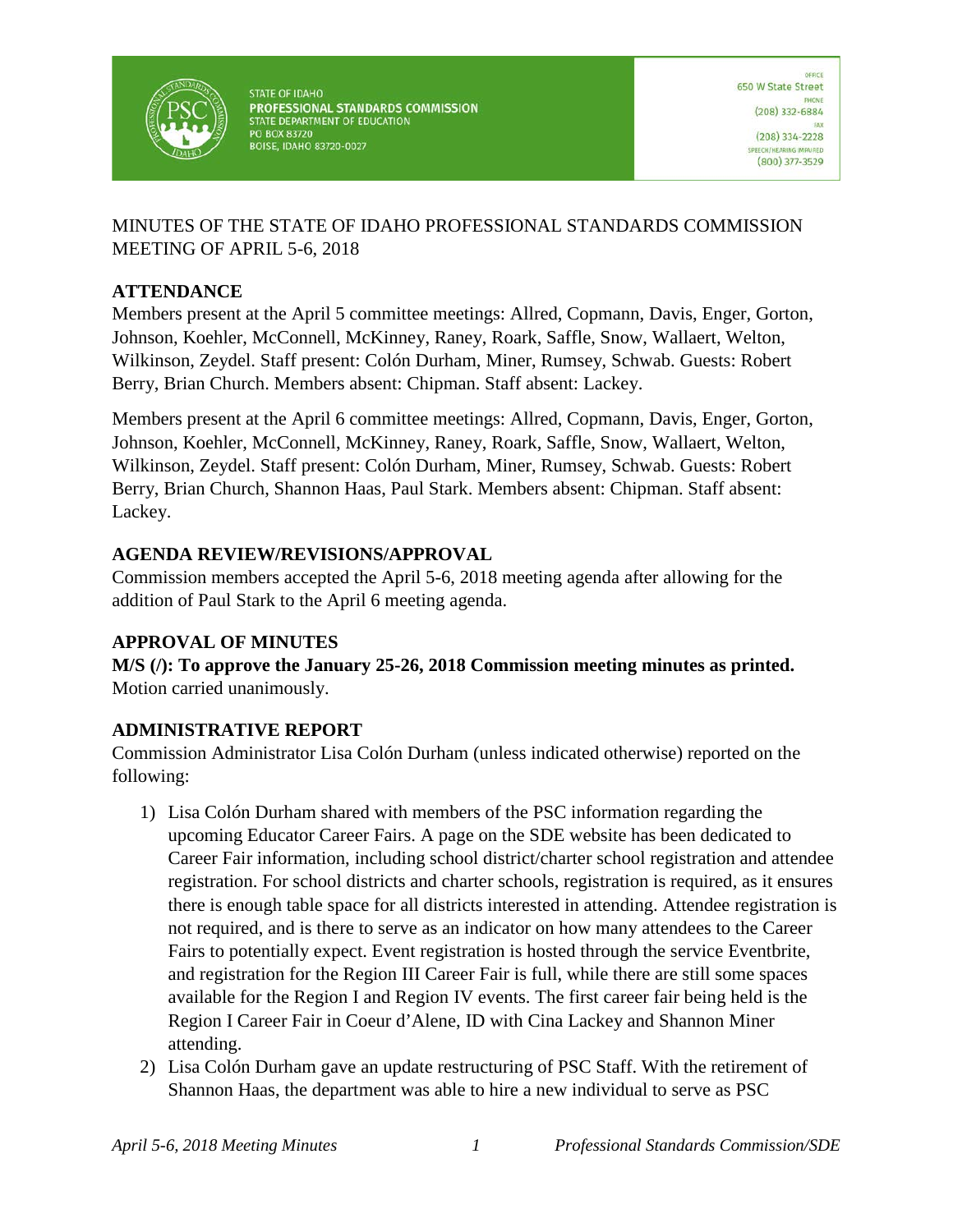Coordinator to take on roles and duties involving Standards. In addition, Annette Schwab has taken over the responsibilities regarding Ethics and Background Investigation Checks. The new PSC Coordinator will be in attendance of the June 2018 PSC Meeting.

- 3) Lisa Colón Durham reported back on an additional step that had been added to the negotiated rulemaking process. With this additional step, after the Standards Committee has met, proposed changes will be sent to stakeholders to allow for feedback and input. After the Standards Committee has met to go over the feedback, the Standards Committee will bring forward the motion regarding those standards to the full PSC.
- 4) Lisa Colón Durham reported on her upcoming attendance and participation in the 2018 Post-Legislative Roadshow. The Roadshow begins at the Shoshone-Bannock Hotel in Fort Hall on April 10, 2018 and continues on to the Red Lion Canyon Springs in Twin Falls on April 11. April 12 will see the group back to Boise at the Red Lion Downtowner. The Roadshow will resume on April 25 with a stop in Coeur D'Alene at the Coeur d'Alene Resort, and will finish up in Lewiston at Lewis-Clark State College on April 26.
- 5) Lisa Colón Durham reported on upcoming staff travel, including Cina Lackey's attendance at the National Association for Alternative Certification on April 4-6, 2018; the Post-Legislative Roadshow for Lisa Colón Durham to attend April 10-12 and April 24-26; the Region I Idaho Educator Career Fair to be attended by Cina Lackey and Shannon Miner on April 11-12; the State Board of Education Meeting on April 17-18 to be potentially attended by Lisa Colón Durham; and the Region IV Idaho Educator Career Fair on May 1, 2018 to be attended by Lisa Colón Durham, Cina Lackey, and Shannon Miner.

### **STATE BOARD REPORT**

Christina Linder, Educator Effectiveness Program Manager in the State Board Office (SBOE), reported on the following:

- 1) The SBOE is in the process of revamping their STEM strategic plan, a process which includes the Board convening this summer at a summit to evaluate the current plan as well as the STEM action strategic plan. The STEM summit is planned for June of 2018.
- 2) The SBOE is also working on a STEM school designation, which will include criteria for STEM schools to meet in order for the Board to provide funding for schools that are succeeding in these STEM goals. The criteria is going to the April meeting, and could be officially announced as early as fall of 2018.
- 3) Modeling after the State of Utah, the Board is also looking into launching STEM Administrator training in order to assist Administrators who seek to incorporate more STEM content into their schools. This program is expected to launch in a few months.
- 4) Finally, the SBOE is looking to implement Mentor Program Standards to ensure that educators who are alternative route candidates are getting support that they need. School districts who have candidates on alternate routes would need to be meet these standards.

## **CONSIDERATION OF STIPULATION/FINAL ORDERS BY FULL COMMISSION**

Deputy Attorney General Robert Berry provided the Commission with the stipulation listed below. The stipulation was agreed to by the respective respondent and was presented by Robert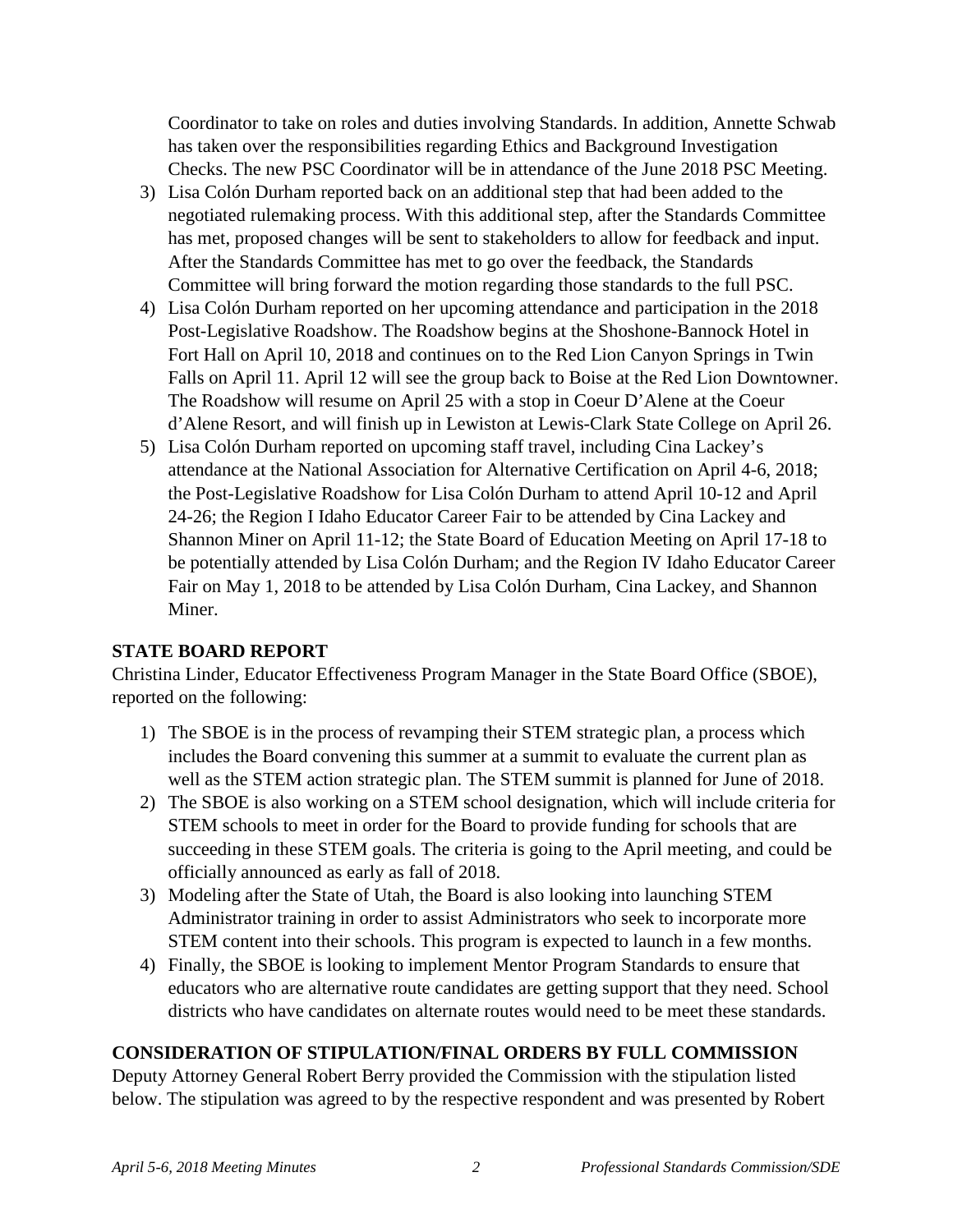Berry and recommended by the Executive Committee for adoption by the Commission. The Commission members reviewed the following stipulations at the meeting and voted as follows:

**M/S (Welton/Enger): In case number 21722, concerning the certificates of William F. Cook, I move that the Professional Standards Commission accept the proposed stipulation as written and enter the accompanying consent order, which will be effective once signed.**  Motion carried unanimously. Commission members Allred, Davis, Gorton, Koehler, McKinney, and Roark were recused from voting. Chipman was absent.

**M/S (Enger/Raney): In case number 21728, concerning the certificate of Michael J. Green, I move that the Professional Standards Commission accept the proposed stipulation as written and enter the accompanying consent order, which will be effective once signed.**  Motion carried unanimously. Commission members Allred, Davis, Gorton, Koehler, McKinney, and Roark were recused from voting. Chipman was absent.

**M/S (Welton/Zeydel): In case number 21725, concerning the certificate of Mary Stokes, I move that the Professional Standards Commission accept the proposed stipulation as written and enter the accompanying consent order, which will be effective once signed.** Motion carried unanimously. Commission members Allred, Davis, Gorton, Koehler, McKinney, and Roark were recused from voting. Chipman was absent.

**M/S (Zeydel/Enger): In case number 21704, concerning the certificate of Anne Bebber, I move that the Professional Standards Commission enter a final order that is effective when signed, incorporating as findings of fact the allegations in the administrative complaint, adopting any counts alleged by the Chief Certification Officer as conclusions of law, and imposing the discipline requested by the Chief Certification Officer in the administrative complaint in the first paragraph under request for relief.** Motion carried unanimously. Commission members Allred, Davis, Gorton, Koehler, McKinney, and Roark were recused from voting. Chipman was absent.

**M/S (Enger/Zeydel): In case number 21636, concerning the certificate of Christopher Heib, I move that the Professional Standards Commission enter a final order that is effective when signed, incorporating as findings of fact the allegations in the administrative complaint, adopting any counts alleged by the Chief Certification Officer as conclusions of law, and imposing the discipline requested by the Chief Certification Officer in the administrative complaint in the first paragraph under request for relief.** Motion carried unanimously. Commission members Allred, Davis, Gorton, Koehler, McKinney, and Roark were recused from voting. Chipman was absent.

**M/S (Zeydel/Wilkinson): In case number 21712, concerning the certificate of Aaron Maybon, I move that the Professional Standards Commission enter a final order that is effective when signed, incorporating as findings of fact the allegations in the administrative complaint, adopting any counts alleged by the Chief Certification Officer as conclusions of law, and imposing the discipline requested by the Chief Certification Officer in the administrative complaint in the first paragraph under request for relief.** Motion carried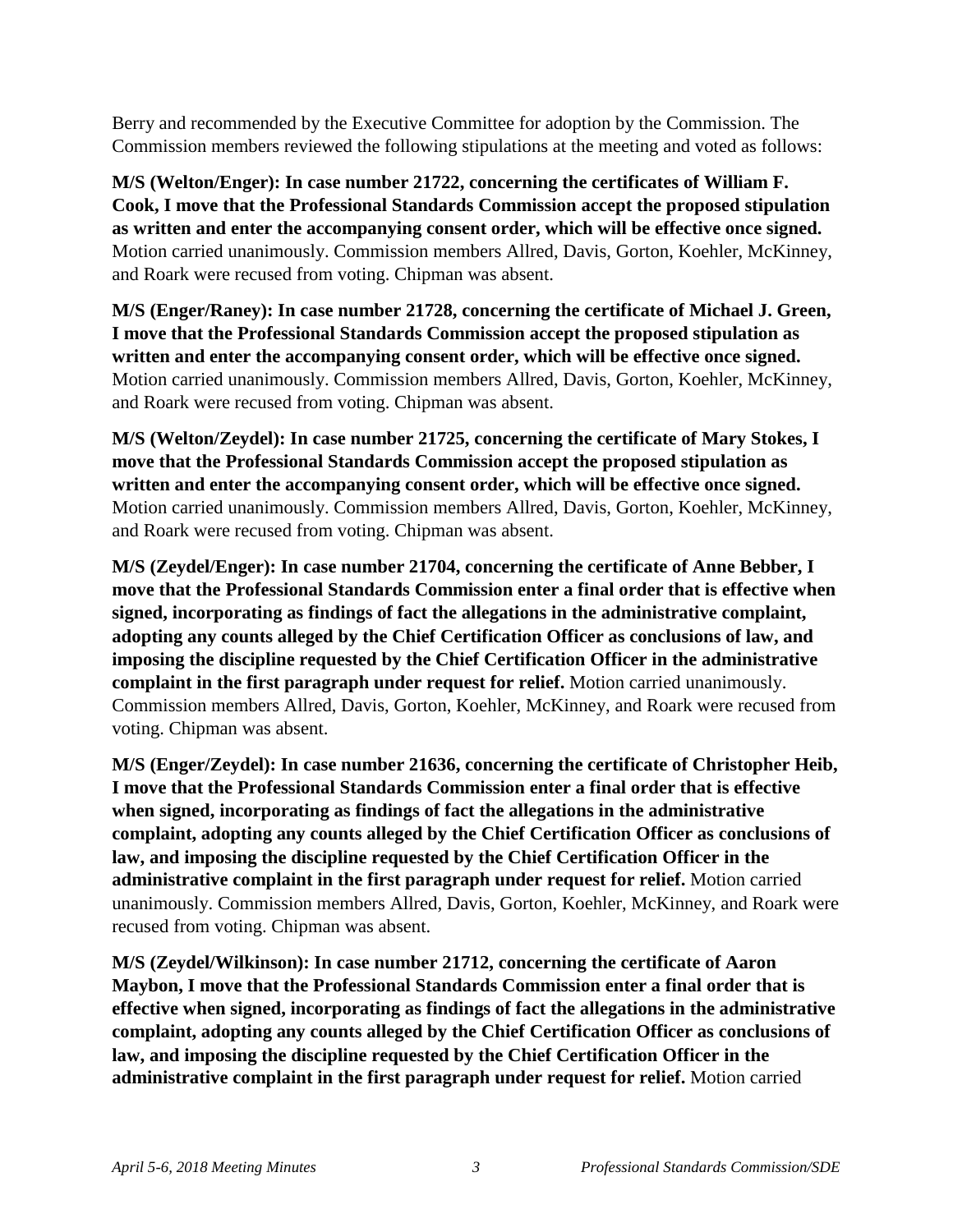unanimously. Commission members McConnell, Snow, Allred, Davis, Gorton, McKinney, and Roark were recused from voting. Commission members Chipman and Koehler were absent.

**M/S (Zeydel/McConnell): In case number 21713, concerning the certificate of Karen Scott, I move that the Professional Standards Commission enter a final order that is effective when signed, incorporating as findings of fact the allegations in the administrative complaint, adopting any counts alleged by the Chief Certification Officer as conclusions of law, and imposing the discipline requested by the Chief Certification Officer in the administrative complaint in the first paragraph under request for relief.** Motion carried unanimously. Commission members Allred, Davis, Gorton, McKinney, and Roark were recused from voting. Commission members Chipman and Koehler were absent.

**M/S (Welton/Enger): In case number 21719, concerning the certificate of Gary Tonn, I move that the Professional Standards Commission enter a final order that is effective when signed, incorporating as findings of fact the allegations in the administrative complaint, adopting any counts alleged by the Chief Certification Officer as conclusion of law, and imposing the discipline requested by the Chief Certification Officer in the administrative complaint in the first paragraph under request for relief.** Motion carried unanimously. Commission members Allred, Davis, Gorton, McKinney, and Roark were recused from voting. Commission members Chipman and Koehler were absent.

**M/S (McConnell/Enger): In case number 21715, concerning the certificates of Kristy Whitworth, I move that the Professional Standards Commission enter a final order that is effective when signed, incorporating as findings of fact the allegations in the administrative complaint, adopting any counts alleged by the Chief Certification Officer as conclusions of law, and imposing the discipline requested by the Chief Certification officer in the administrative complaint in the first paragraph under request for relief.** Motion carried unanimously. Commission members Allred, Davis, Gorton, McKinney, and Roark were recused from voting. Commission members Chipman and Koehler were absent.

## **AUTHORIZATIONS COMMITTEE**

Chair Elisa Saffle reported that during its April 5, 2018 meeting, the Authorizations Committee recommended that the Commission approve the following new Teacher to New Certificate/Endorsement Requests (for the 2017-2018 school year):

| <b>School District</b> | #   | <b>First Name</b> | <b>Last Name</b> | <b>Endorsement</b> |
|------------------------|-----|-------------------|------------------|--------------------|
|                        |     |                   |                  | <b>Requested</b>   |
| <b>Boundary County</b> | 101 | <b>Stanley</b>    | Christopherson   | 7300               |
| <b>School District</b> |     |                   |                  | Mathematics 6-     |
|                        |     |                   |                  | 12, 7420 Natural   |
|                        |     |                   |                  | Science 6-12       |
| <b>Teton School</b>    | 401 | Nicole            | Elliott          | 7046 Director of   |
| District               |     |                   |                  | Special            |
|                        |     |                   |                  | Education          |
| Vallivue School        | 139 | Darci             | Peterson         | 7022 Counselor     |
| District               |     |                   |                  | $K-12$             |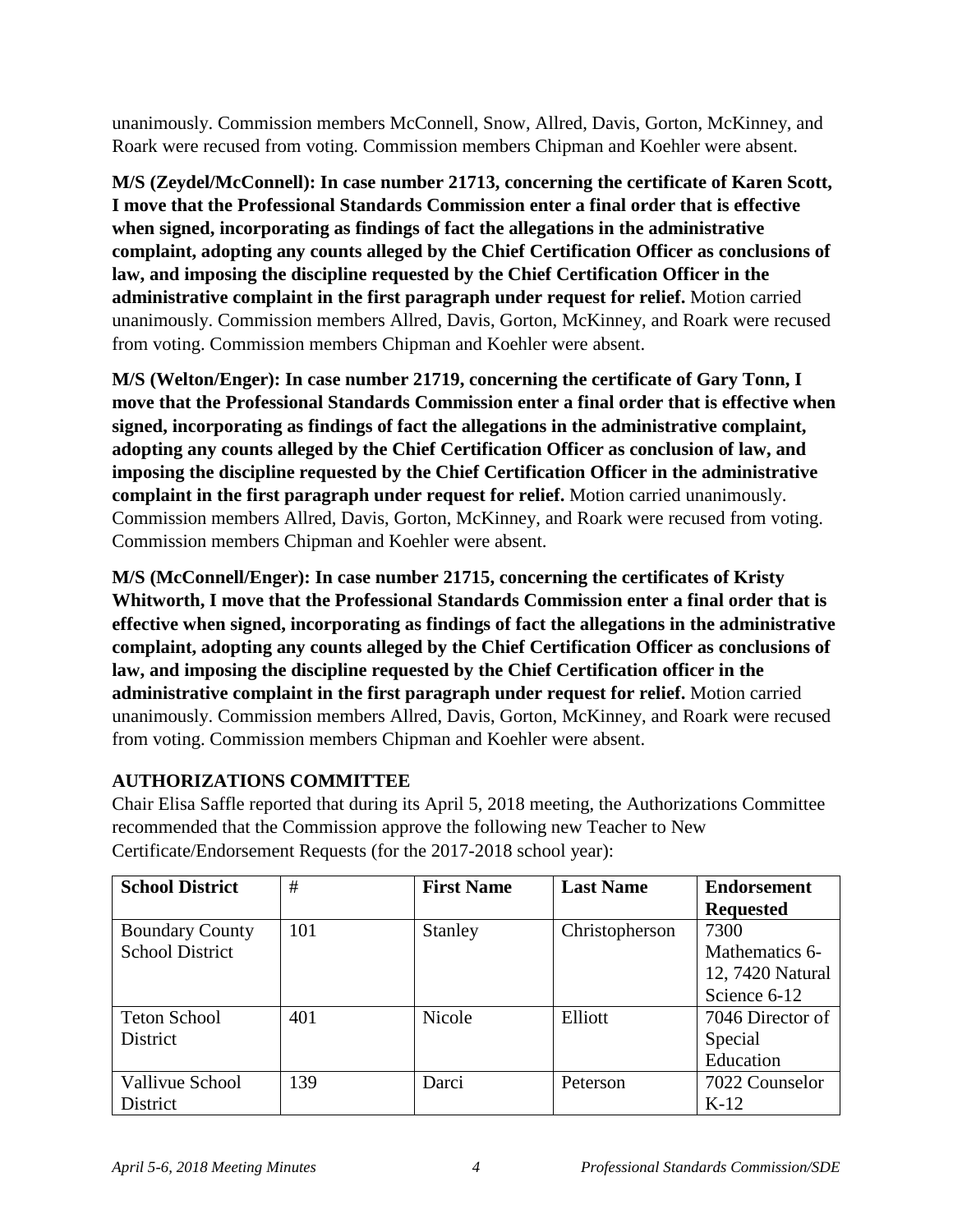| <b>School District</b>  | #                | <b>First Name</b> | <b>Last Name</b> | <b>Endorsement</b> |
|-------------------------|------------------|-------------------|------------------|--------------------|
|                         |                  |                   |                  | <b>Requested</b>   |
| Kuna School             | $\overline{003}$ | Peter             | Schroeder        | 7420 Natural       |
| District                |                  |                   |                  | Science 6-12       |
| <b>Boundary County</b>  | 101              | Sara              | Yoder            | 7046 Director of   |
| <b>School District</b>  |                  |                   |                  | Special            |
|                         |                  |                   |                  | Education          |
| Cassia Joint School     | 151              | Hannah            | Mamer            | 7420 Natural       |
| District                |                  |                   |                  | Science 6-12       |
| <b>Vallivue School</b>  | 139              | Janet             | Novotny          | 7971 Family        |
| District                |                  |                   |                  | Consumer           |
|                         |                  |                   |                  | Science 6/12       |
| Garden Valley           | 071              | Jeanine           | <b>Bailey</b>    | 7430 Physical      |
| <b>School District</b>  |                  |                   |                  | Science 6-12       |
| <b>Stem Charter</b>     | 480              | Jensen            | Eldenburg        | 7440 Chemistry     |
| Academy                 |                  |                   |                  | $6 - 12$           |
| Lewiston                | 340              | Michael           | Jones            | 7231               |
| Independent School      |                  |                   |                  | Psychology 6-12    |
| District                |                  |                   |                  |                    |
| Pocatello/Chubbuck      | 025              | Justin            | Lineberry        | 7520 Health 6-     |
| <b>School District</b>  |                  |                   |                  | 12                 |
| <b>Fruitland School</b> | 373              | Candice           | Madrid           | 7320               |
| District                |                  |                   |                  | Mathematics-       |
|                         |                  |                   |                  | Basic 6-12         |
| <b>Potlatch School</b>  | 285              | <b>Stacie</b>     | Reid             | 7421 Biological    |
| District                |                  |                   |                  | Science 6-12       |
| Whitepine School        | 288              | Kendrick          | Jared            | 7228 Economics     |
| District                |                  |                   |                  | $6 - 12$           |
| Garden Valley           | 071              | Kyle              | Johnshoy         | 7520 Health 6-     |
| <b>School District</b>  |                  |                   |                  | 12                 |
| Gooding Joint           | 231              | Stephanie         | Patterson        | 7083 Blended       |
| <b>School District</b>  |                  |                   |                  | Ec/Ec Special      |
|                         |                  |                   |                  | Ed (Birth-Gr.3)    |

Chair Elisa Saffle reported that during its April 5, 2018 meeting, the Authorizations Committee recommended that the Commission approve the following Teacher to New Certificate/Endorsement Requests (for the 2018-2019 school year):

| <b>School District</b> | #   | <b>First Name</b> | <b>Last Name</b> | <b>Endorsement</b> |
|------------------------|-----|-------------------|------------------|--------------------|
|                        |     |                   |                  | <b>Requested</b>   |
| Midvale School         | 433 | Kylee             | Doggett          | 7050               |
| District               |     |                   |                  | Superintendent     |
|                        |     |                   |                  | $K-12$             |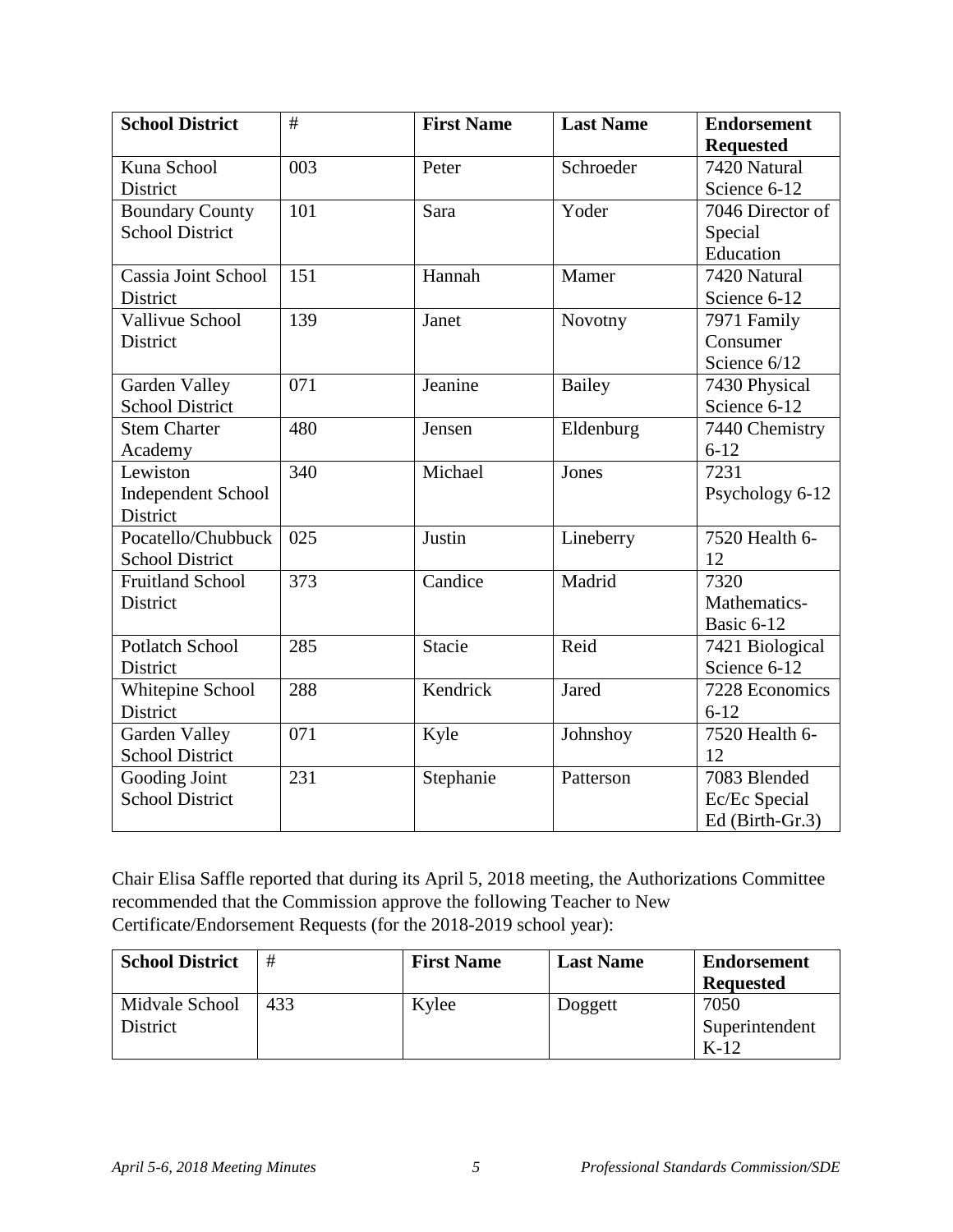| <b>School District</b> | #   | <b>First Name</b> | <b>Last Name</b> | <b>Endorsement</b> |
|------------------------|-----|-------------------|------------------|--------------------|
|                        |     |                   |                  | <b>Requested</b>   |
| Cottonwood             | 242 | Julie             | Schumacher       | 7320               |
| <b>School District</b> |     |                   |                  | Mathematics $-$    |
|                        |     |                   |                  | Basic 6-12         |
| Nampa School           | 131 | Heather           | Yarbrough        | 7053 Principal     |
| District               |     |                   |                  | Pre $K-12$         |
| Cottonwood             | 242 | Jeff              | Martin           | 7981               |
| <b>School District</b> |     |                   |                  | Technology         |
|                        |     |                   |                  | Education 6-12     |

Chair Elisa Saffle reported that during its April 5, 2018 meeting, the Authorizations Committee recommended that the Commission approve the following Content Specialist Applications (for the 2017-2018 school year):

| <b>School District</b> | #   | <b>First Name</b> | <b>Last Name</b> | <b>Endorsement</b>      |
|------------------------|-----|-------------------|------------------|-------------------------|
|                        |     |                   |                  | <b>Requested</b>        |
| Jefferson School       | 251 | Allyson           | Abarca-Serrano   | 7010 All                |
| District               |     |                   |                  | Subjects K-8            |
| Jefferson School       | 251 | Deon              | Fisher           | 7029                    |
| District               |     |                   |                  | Exceptional             |
|                        |     |                   |                  | <b>Child Generalist</b> |
|                        |     |                   |                  | K-12, 7010 All          |
|                        |     |                   |                  | Subjects K-8            |
| Canyon-Owyhee          | 555 | <b>Bradley</b>    | Hammer           | 7029                    |
| <b>School Service</b>  |     |                   |                  | Exceptional             |
| Agency                 |     |                   |                  | <b>Child Generalist</b> |
|                        |     |                   |                  | $K-12$                  |
| Canyon-Owyhee          | 555 | Theresa           | Hulbert          | 7029                    |
| <b>School Service</b>  |     |                   |                  | Exceptional             |
| Agency                 |     |                   |                  | <b>Child Generalist</b> |
|                        |     |                   |                  | $K-12$                  |
| Gooding Joint          | 231 | Caitlin           | McHugh           | 7120 English 6-         |
| <b>School District</b> |     |                   |                  | 12                      |
| <b>American Falls</b>  | 381 | Kiley             | Walker           | 7010 All                |
| <b>School District</b> |     |                   |                  | Subjects K-8            |
| Vallivue School        | 139 | Sarah             | Zatica           | 7029                    |
| <b>District</b>        |     |                   |                  | Exceptional             |
|                        |     |                   |                  | <b>Child Generalist</b> |
|                        |     |                   |                  | K-12, 7010 All          |
|                        |     |                   |                  | Subjects K-8            |
| <b>West Bonner</b>     | 083 | MaKinzie          | Adamson          | 7010 All                |
| <b>County School</b>   |     |                   |                  | Subjects K-8            |
| district               |     |                   |                  |                         |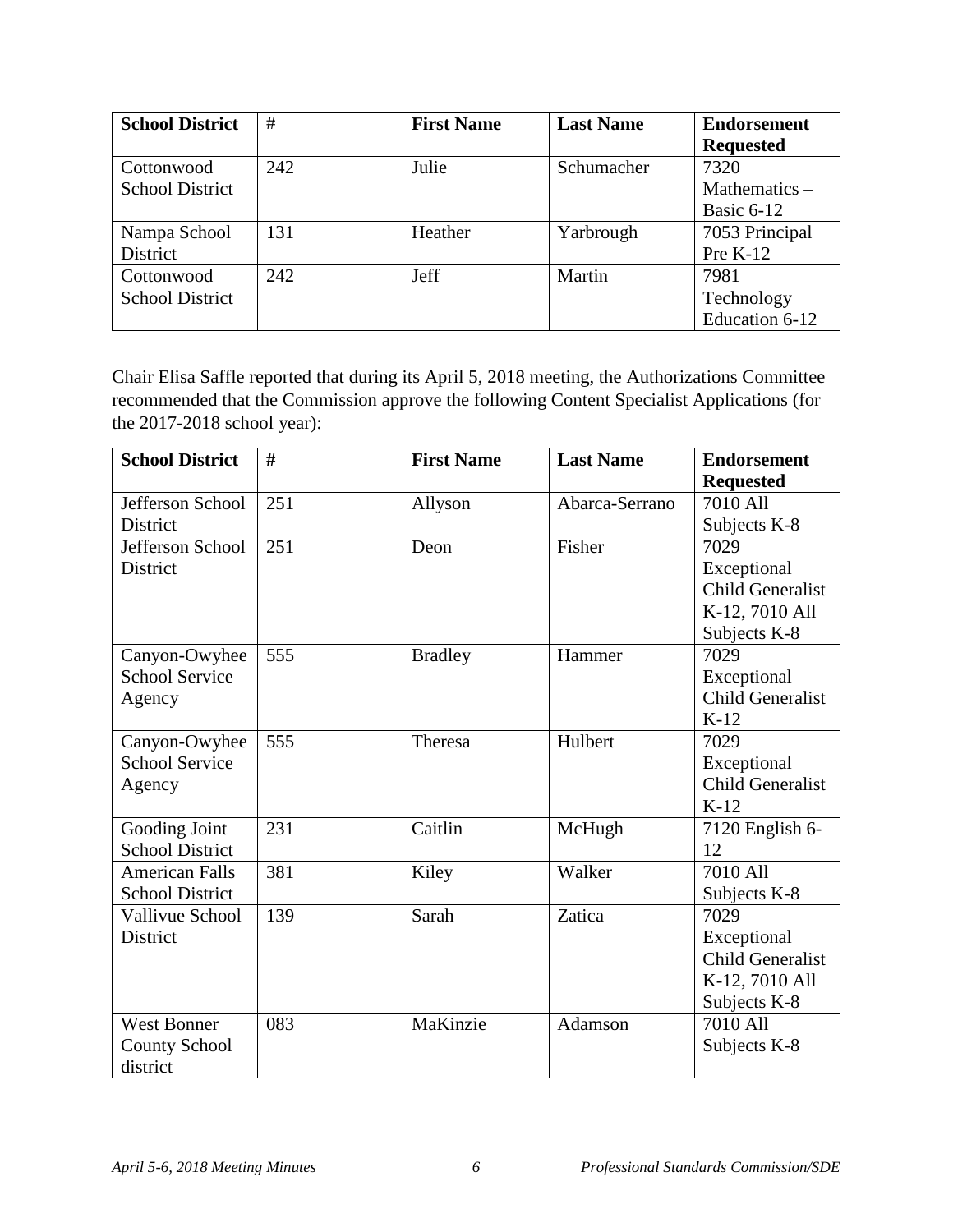| <b>School District</b> | #   | <b>First Name</b> | <b>Last Name</b> | <b>Endorsement</b>                |
|------------------------|-----|-------------------|------------------|-----------------------------------|
|                        |     |                   |                  | <b>Requested</b>                  |
| Joint School           | 002 | Tanner            | Faris            | 7711 World                        |
| District #2            |     |                   |                  | Language-                         |
|                        |     |                   |                  | Spanish K-12,                     |
|                        |     |                   |                  | 7126 ENL K-12,                    |
|                        |     |                   |                  | 7320 Basic Math                   |
|                        |     |                   |                  | $6 - 12$                          |
| <b>Another Choice</b>  | 476 | Nathan            | Hunter           | 7029                              |
| Virtual Charter        |     |                   |                  | Exceptional                       |
| School                 |     |                   |                  | <b>Child Generalist</b>           |
|                        |     |                   |                  | $K-12$                            |
| <b>Buhl Joint</b>      | 412 | Tiffany           | Katksules        | 7029                              |
| <b>School District</b> |     |                   |                  | Exceptional                       |
|                        |     |                   |                  | <b>Child Generalist</b>           |
|                        |     |                   |                  | $K-12$                            |
| <b>Teton School</b>    | 401 | Debra             | Loudenslager     | 7083 Blended                      |
| District               |     |                   |                  | <b>EC/EC</b> Special              |
|                        |     |                   |                  | Ed (Birth-Gr. 3)                  |
| Jerome Joint           | 261 | Daphne            | Martin           | 7010 All                          |
| <b>School District</b> |     |                   |                  | Subjects K-8                      |
| <b>Fremont County</b>  | 215 | Taelyn            | Nelson           | 7921                              |
| Joint School           |     |                   |                  | Agricultural                      |
| District               |     |                   |                  | Science and                       |
| <b>Mountain View</b>   | 244 | <b>Bailey</b>     | Nygaard          | Technology 6-12<br>7022 Counselor |
| <b>School District</b> |     |                   |                  | $K-12$                            |
| <b>Blaine County</b>   | 061 | Michelle          | Preuss           | 7026 School                       |
| <b>School District</b> |     |                   |                  | Social Worker                     |
|                        |     |                   |                  | $K-12$                            |
| Canyon-Owyhee          | 555 | Nikki             | Sorrell          | 7029                              |
| <b>School Service</b>  |     |                   |                  | Exceptional                       |
| Agency                 |     |                   |                  | <b>Child Generalist</b>           |
|                        |     |                   |                  | $K-12$                            |
| Wilder School          | 133 | Paula             | Tuckness         | 7820 Music 6-12                   |
| District               |     |                   |                  |                                   |
| Boundary               | 101 | Alethia           | Ussher           | 7029                              |
| <b>County School</b>   |     |                   |                  | Exceptional                       |
| District               |     |                   |                  | <b>Child Generalist</b>           |
|                        |     |                   |                  | $K-12$                            |
| <b>Blaine County</b>   | 061 | Rosa              | Segura           | 7126 English as                   |
| <b>School District</b> |     |                   |                  | a New Language                    |
|                        |     |                   |                  | $(ENL)$ K-12                      |
| <b>Buhl Joint</b>      | 412 | Mary              | Lively           | 7022 Counselor                    |
| <b>School District</b> |     |                   |                  | $K-12$                            |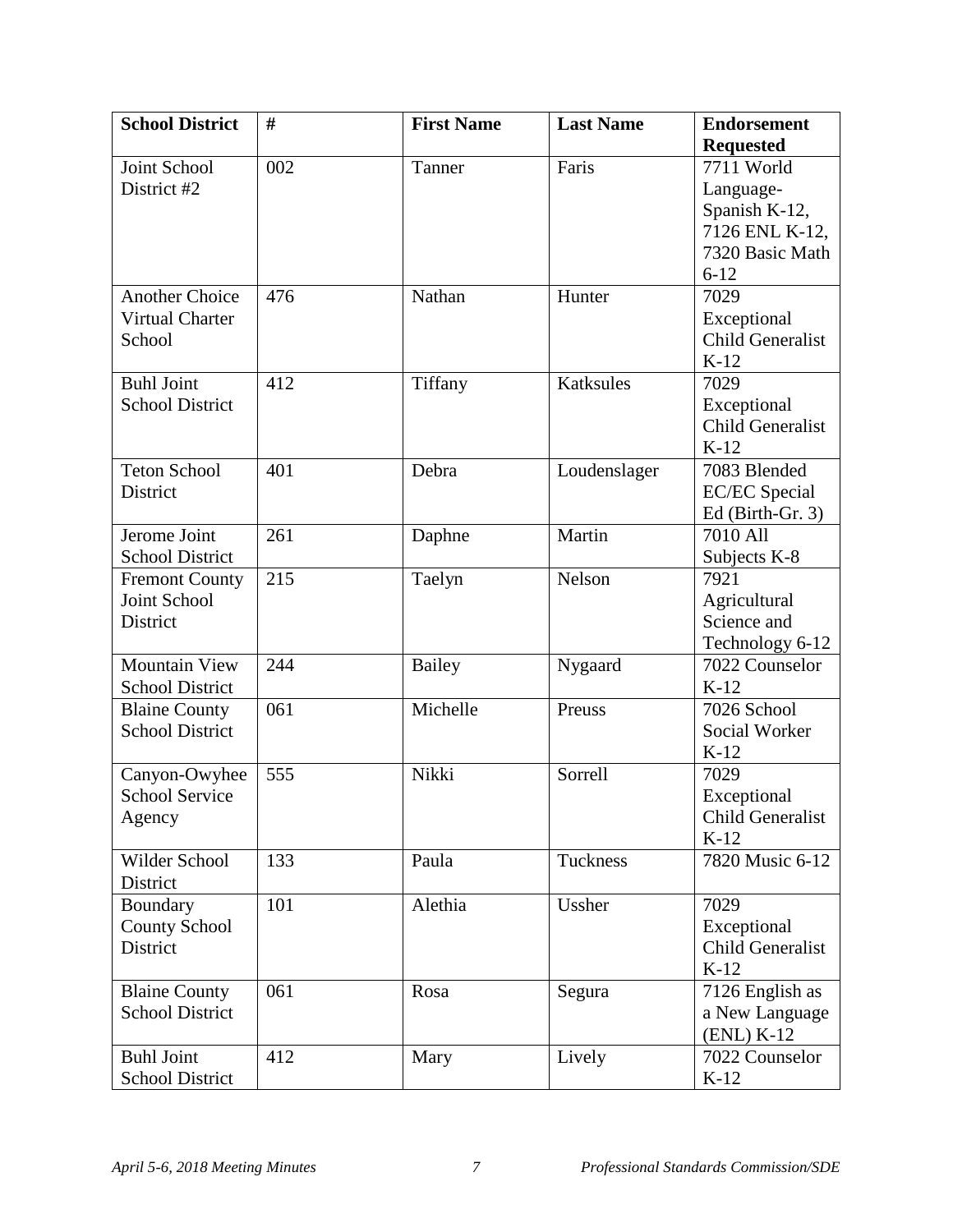| <b>School District</b> | #   | <b>First Name</b> | <b>Last Name</b> | <b>Endorsement</b><br><b>Requested</b> |
|------------------------|-----|-------------------|------------------|----------------------------------------|
| New Plymouth           | 372 | Elise             | Gonzalez         | 2033 Nursing                           |
| <b>School District</b> |     |                   |                  | Assistant                              |
| Jerome Joint           | 261 | Stephanie         | Anderson         | 7010 All                               |
| <b>School District</b> |     |                   |                  | Subjects K-8                           |

Chair Elisa Saffle reported that the Authorizations Committee recommended that the Commission deny the following Content Specialist Applications (for the 2017-2018 school year):

| <b>School District</b> | #   | <b>First Name</b> | <b>Last Name</b> | <b>Endorsement</b><br><b>Requested</b> |
|------------------------|-----|-------------------|------------------|----------------------------------------|
| <b>Blaine County</b>   | 061 | Rosa              | Segura           | 7010 All                               |
| <b>School District</b> |     |                   |                  | Subjects K-8                           |
| <b>Another Choice</b>  | 476 | Natasha           | Tirado           | 7029                                   |
| Virtual Charter        |     |                   |                  | Exceptional                            |
| School                 |     |                   |                  | Child Generalist                       |
|                        |     |                   |                  | $K-12$                                 |

Chair Elisa Saffle reported that the Authorizations Committee recommended that the Commission approve the following Content Specialist Applications (for the 2018-2019 school year):

| <b>School District</b> | #   | <b>First Name</b> | <b>Last Name</b> | <b>Endorsement</b><br><b>Requested</b> |
|------------------------|-----|-------------------|------------------|----------------------------------------|
| Joint Hagerman         | 233 | Paul              | Henderson        | 7300                                   |
| <b>School District</b> |     |                   |                  | Mathematics 6-                         |
|                        |     |                   |                  | 12                                     |
| Blackfoot              | 055 | Courtnie          | Smith            | 7022 Counselor                         |
| <b>School District</b> |     |                   |                  | $K-12$                                 |
| <b>Buhl Joint</b>      | 412 | Mary              | Lively           | 7022 Counselor                         |
| <b>School District</b> |     |                   |                  | $K-12$                                 |

Chair Elisa Saffle reported that the Authorizations Committee also recommended that 5 Emergency Provisional applications be submitted to the State Board of Education for approval.

**The Commission accepted the report of the Authorizations Committee.** Motion carried unanimously.

### **BUDGET COMMITTEE**

Chair Tony Roark called Commission member's attention to the budget narrative for January 2018. For that time period, revenue was \$35,620, expenditures were \$42,890, and expenditures exceeded revenue by \$7,270. The Budget Committee also reported that in addition to routine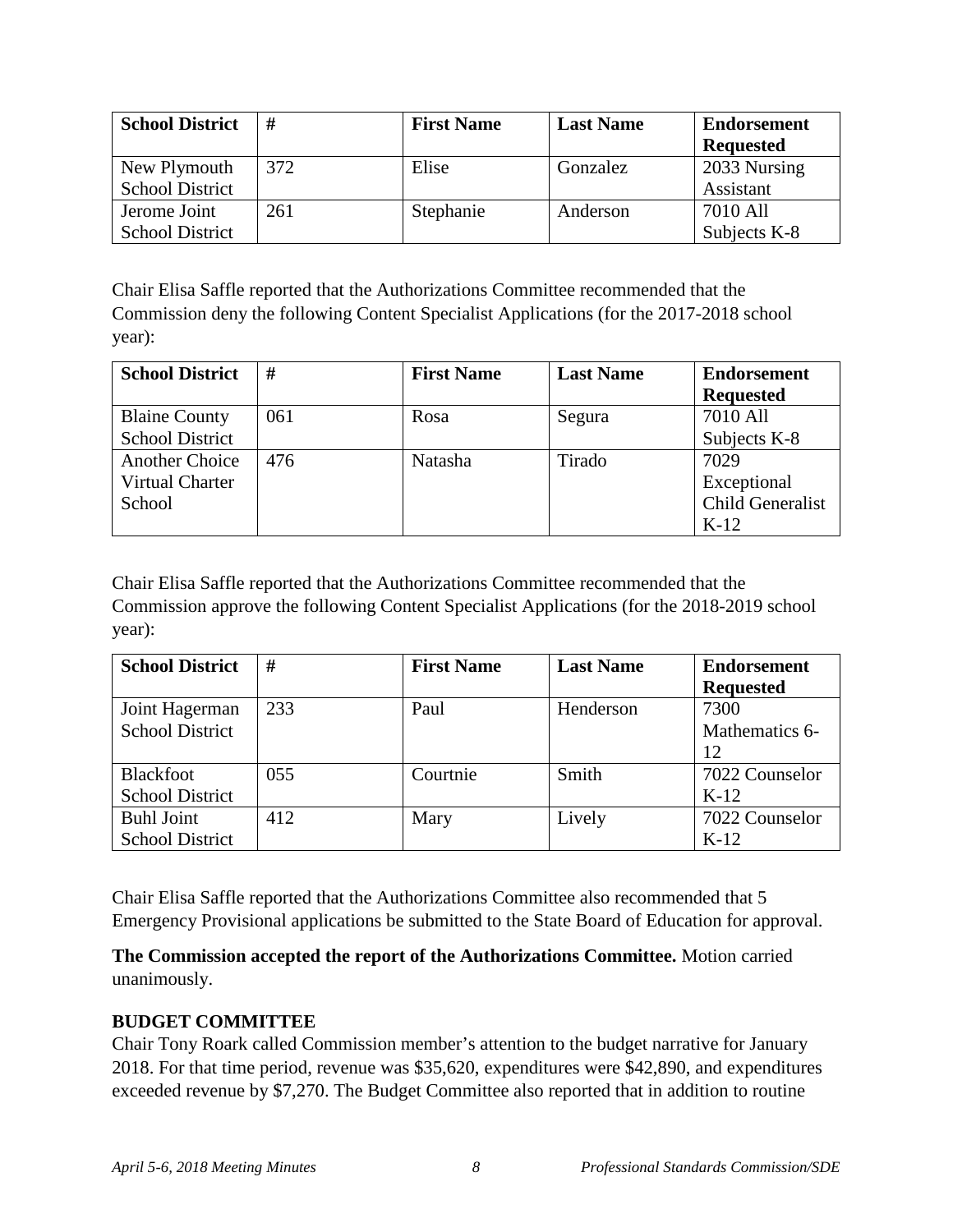costs, about\$1,250 was expended for the January PSC meeting. Approximately \$200 was spent in preparation for the upcoming career fairs, and about \$350 was spent for contract investigative services. Employee travel costs for January were about \$2,000 with \$1,100 being spent for Lisa Colón Durham and Cina Lackey to attend the NASDTEC Conference in San Diego, and about \$850 being spent to send Cina Lackey to the NAAC Conference. About \$1,300 was the remaining cost for the literacy and online teacher standards reviews. In addition, about \$4,600 was the cost for the FY2018 second half of the office space cost for PSC/Certification staff.

For the month of February, 2018, revenue was \$51,320. Expenditures for the month of February were \$42,980, and revenue exceeded expenditures by \$8,978. In addition to route operational costs, about \$4,700 was expended for the January PSC meeting. About \$1,700 was spent for contract investigative services. Employee travel costs for February were about \$2,100, with approximately \$400 being the remaining cost for Lisa Colón Durham and Cina Lackey to attend the NASDTEC Conference in San Diego, and about \$1,700 being spent to prepare to send Lisa and Cina to the June NASDTEC Conference.

**The Commission ACCEPTED the report of the Budget Committee.** Motion carried unanimously.

### **DISCUSSION OF ETHICS COURSEWORK/APPLICATION QUESTIONS**

Mr. Paul Stark met with the Commission in order to discuss ethics coursework for those applicants of Idaho Educator Certification who are required to complete it. Mr. Stark expressed an interest in a pre-approved list of ethics coursework made available to applicants that would also include cost associated with course completion.

In addition to a pre-approved list of ethics coursework, Mr. Stark also requested that the Commission examine the questions on applications for Idaho Educator Certification regarding criminal background investigation check in an effort to clarify the questions so as not to unnecessarily punish educators who may have misunderstood the wording in regards to cases such as expungement or other common cases. The Commission agreed to allow the Certification and Professional Standards Commission staff look at the questions and propose/report any changes at the June 2018 meeting or sooner.

### **STANDARDS COMMITTEE**

Chair Dana Johnson reported that the Standards Committee met with Monica Bean from ETS in order to receive an update on available assessments. Assessments discussed included various educator assessments including PPAT, or the Performance Portfolio for Teachers, a pedagogy assessment, as well as NOTE, the National Observational Teaching Exam, which allows focus on how a candidate delivers content.

The Standards Committee also reviewed the program manual used for reviewing Educator Preparation Programs (EPP) in an effort to update and clarify rubrics used for recommendations to programs based on review visits.

The Standards Committee reported that after holding Standards Reviews, in addition to outside stakeholder group's submission of revisions, the following standards were sent to the State Board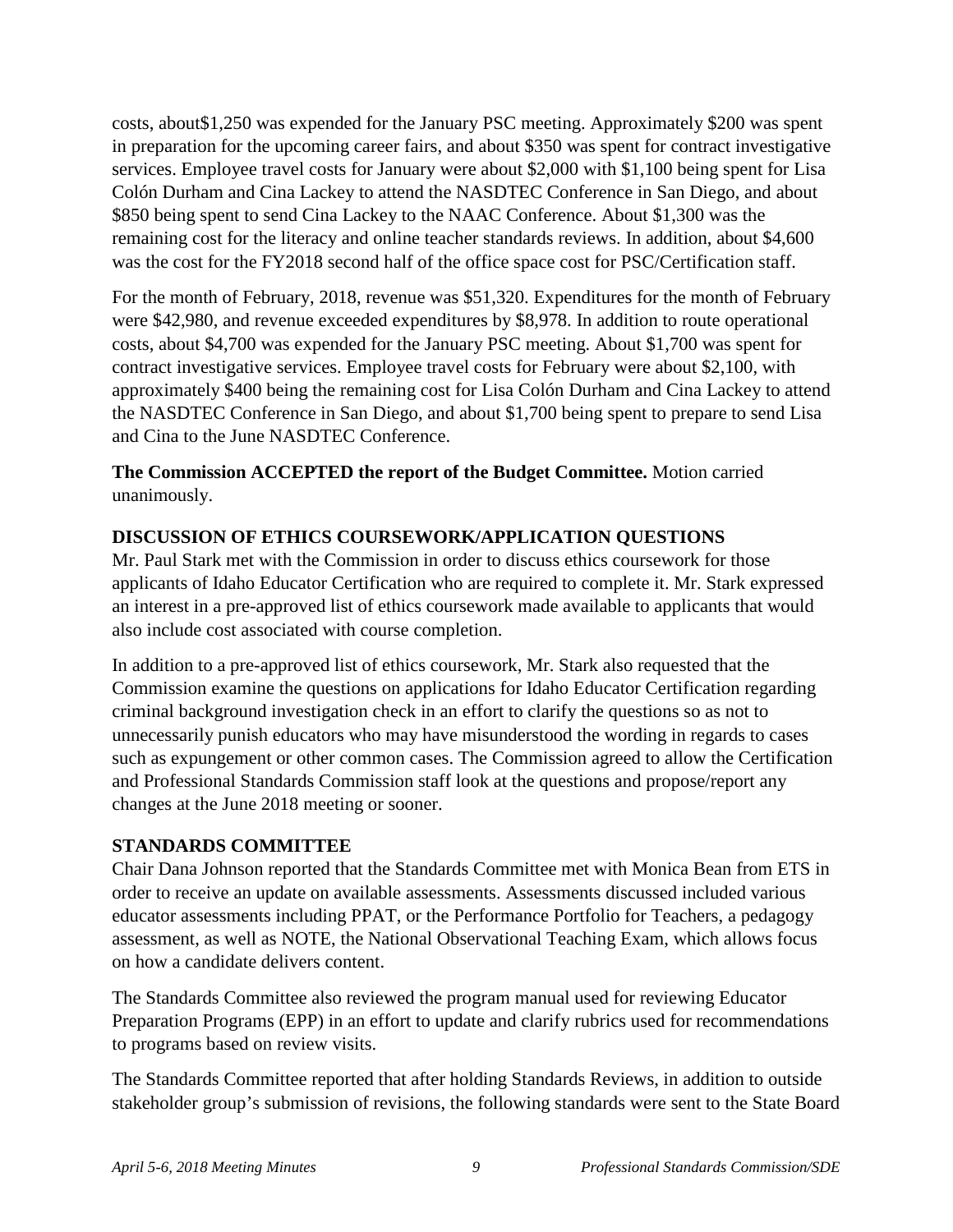of Education for approval: Middle School Science (5-9), Middle School Social Studies (5-9), Clinical Experience Terminology, School Nurse, Teacher Leader (to include Teacher Leader-Mathematics and Teacher Leader-Literacy), Gifted and Talented, Teacher Librarian, English, Online Teacher, Literacy, and Renewal Requirements for those individuals who hold a license with the Bureau of Occupational Licenses.

**M/S (Enger/Zeydel): I move to have the full PSC recommend for Board approval the following standards and endorsement recommendations: Middle School Science (5-9), Middle School Social Studies (5-9), Clinical Experience Terminology, School Nurse, Teacher Leader (to include Teacher Leader-Mathematics and Teacher Leader-Literacy), Gifted and Talented, Teacher Librarian, English, Online Teacher, Literacy, Renewal Requirements.** Motion carried unanimously.

Chair Dana Johnson also reported that the Standards Committee reviewed the College of Southern Idaho's Content Specialist Alternative Authorizations Program, a mastery based pathway for those that already hold a bachelor's degree but who are interested in becoming an educator.

**M/S (Raney/McConnell): I move to advise the State Board of Education that the Professional Standards Commission has reviewed the proposed College of Southern Idaho mastery-based Alternative Authorization Content Specialist route to certification and recommends conditional approval based on demonstration of the programs intent to meet the Idaho Standards for Initial Certification of Professional School Personnel**. Motion carried unanimously.

**The Commission ACCEPTED the report of the Standards Committee**. Motion carried unanimously.

## **EXECUTIVE COMMITTEE**

Chair Char McKinney reported that the Executive Committee reported that it heard 7 new cases in its April 5, 2018 meeting. Of those 7 cases, 1 is waiting on a criminal trial, 2 resulted in letters of reprimand, 1 resulted in revocation, 1 resulted in a 2-year fixed suspension, and 2 were found to have no probable cause.

It was also reported that the committee would be looking in depth at the Code of Ethics during its June meeting so as to discuss any edits or revisions. The Commission discussed the possibility of revising the Code of Ethics in regard to Inappropriate Conduct in such a way as to include examples of Inappropriate Conduct for further clarification and understanding.

### **Cases Discussed**

Members present: Allred, Davis, Gorton, Koehler, McKinney, Roark. Department of Education staff present: Schwab. Office of the Attorney General staff present: Robert Berry.

**M/S (Allred/McKinney): Under Idaho Code 74-206 (1)(d), to move the Executive Committee into Executive Session to consider investigatory records exempt from disclosure**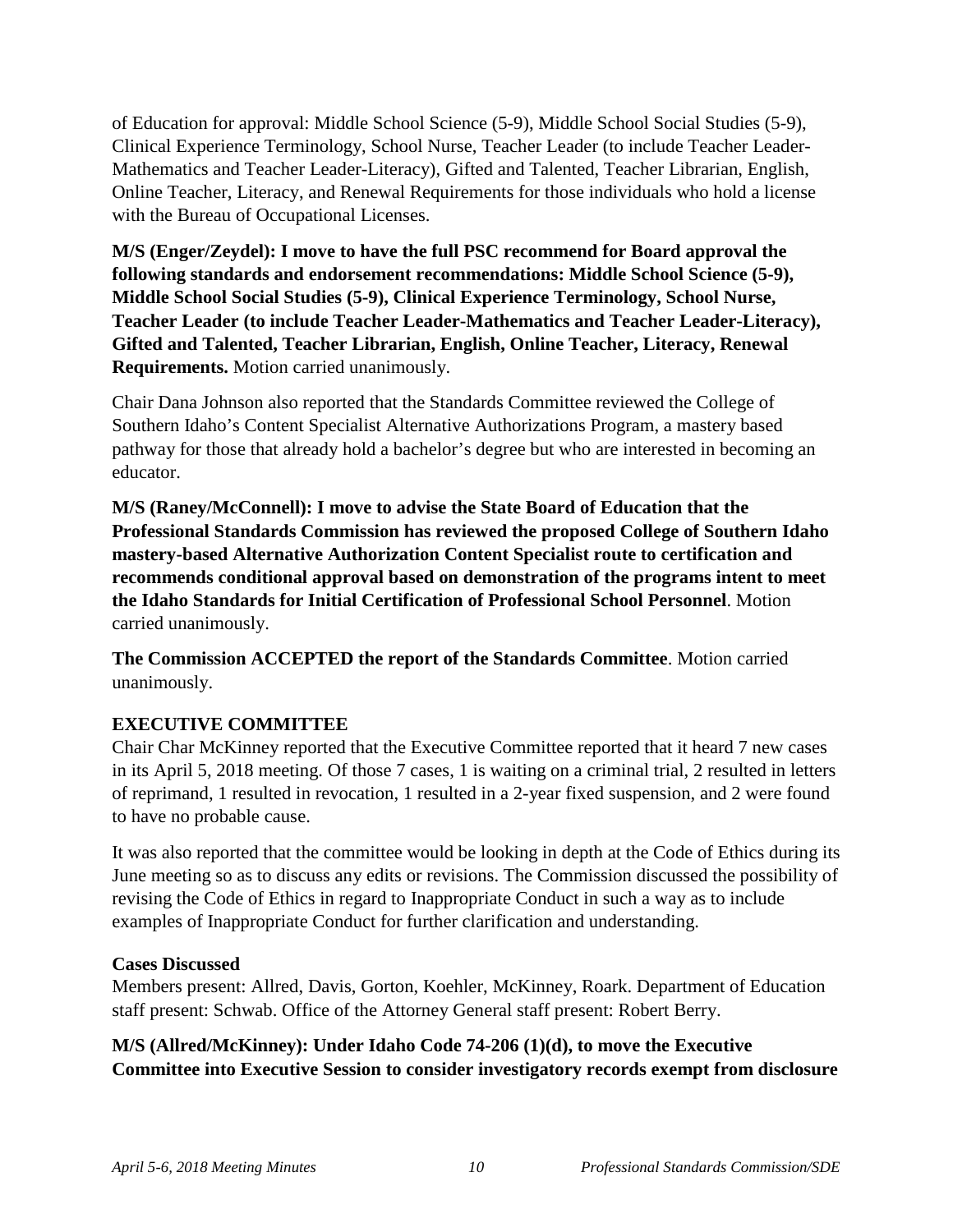**under Chapter 1 of Title 74, Idaho Code**. Allred-yes; Davis-yes; Gorton-yes; Koehler-yes; McKinney-yes; Roark-yes. Motion carried unanimously.

**M/S (McKinney/Gorton): To move the Executive Committee into Open Session, after entering Executive Session to consider investigatory records exempt from disclosure under Chapter 1 of Title 74, Idaho Code.** Allred-yes; Davis-yes; Gorton-yes; Koehler-yes; McKinney-yes; Roark-yes. Motion carried unanimously.

**M/S (McKinney/Gorton): To move that the Executive Committee in Case Number 21802 hold further review until additional information is received.** Motion carried by majority.

**M/S (McKinney/Gorton): To move that the Executive Committee in Case Number 21801 find probable cause and recommend a stipulation that imposes a letter of reprimand.** Motion carried by majority.

**M/S (McKinney/Davis): To move that the Executive Committee in Case Number 21805 find probable cause and recommend a stipulation that imposes revocation**. Motion carried by majority.

**M/S (Allred/Davis): To move that the Executive Committee in Case Number 21731 find probable cause and recommend a stipulation that imposes a 2 year fixed suspension.** Motion carried by majority.

**M/S (McKinney/Davis): To move that the Executive Committee in Case Number 21726 find no probable cause.** Motion carried by majority.

**M/S (McKinney/Gorton): To move that the Executive Committee in Case Number 21730 find no probable cause.** Motion carried by majority.

**M/S (McKinney/Roark): To move that the Executive Committee in Case Number 21732 find probable cause and recommend a stipulation that imposes a letter of reprimand and the completion of an approved ethics course**. Motion carried by majority.

**The Commission ACCEPTED the report of the Executive Committee.** Motion carried unanimously.

## **LEADERSHIP TEAM**

Chair of the Commission Char McKinney reported on the Leadership Team Teleconference that occurred on March 21, 2018. Lea**d by PSC Administrator Lisa Coló**n Durham, the Leadership team discussed the PSC budget, agenda, the Administrative Report, and points of discussion for the April meeting.

**The Commission ACCEPTED the report of the Leadership Team.** Motion carried unanimously.

## **NEW BUSINESS**

The Professional Standards Commission set its 2018-2019 meeting dates:

• September 20-21, 2018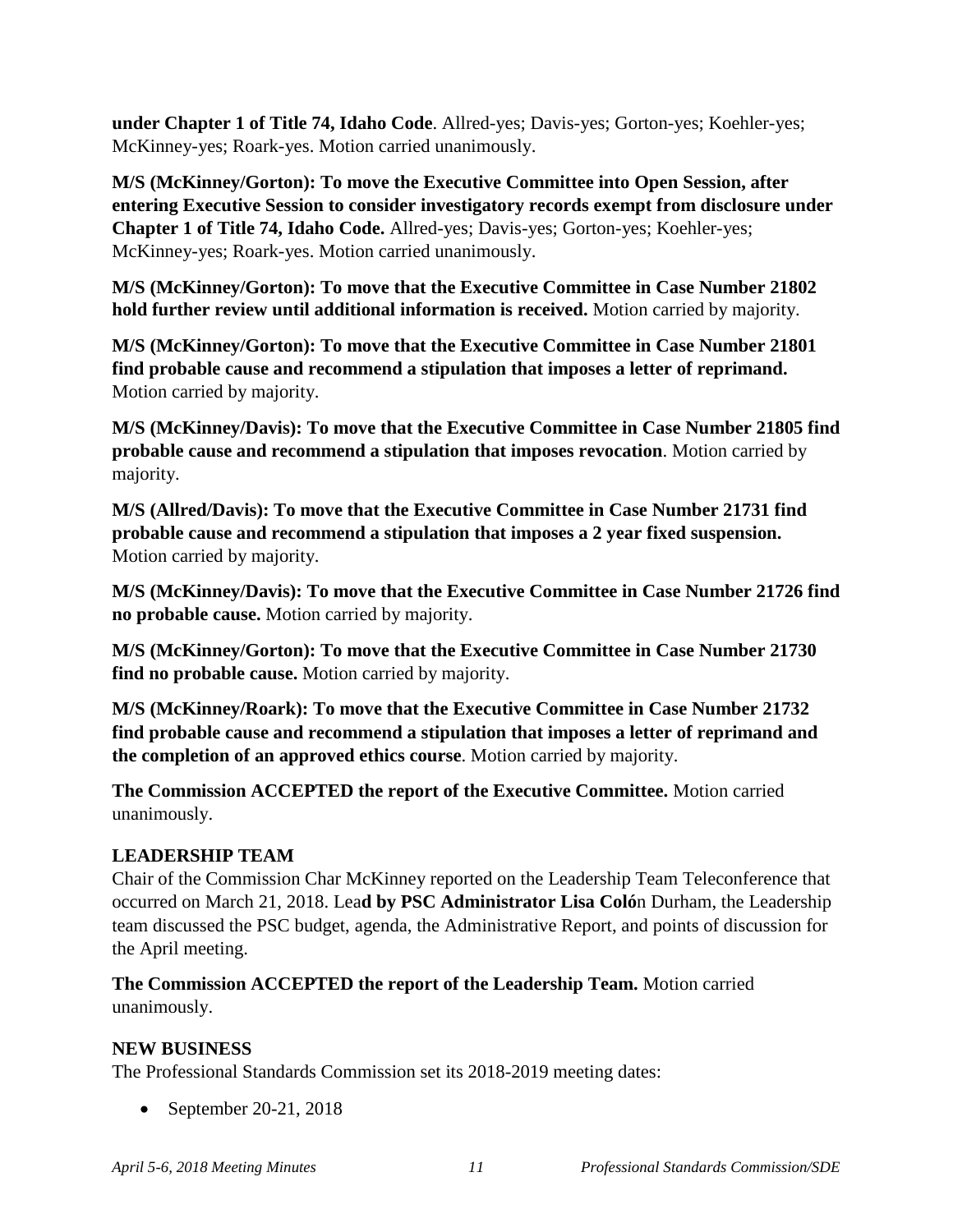- November 15-16, 2018
- January 24-25, 2019
- April 4-5, 2019
- June 20-21, 201

The Commission also set forth looking into lodging consideration for out-of-area members for the 2018-2019 meeting year.

# **COMMUNICATION PLAN**

Dana Johnson reported that items of interest in these meeting minutes for member communication to constituencies include the following:

The Authorizations Committee reviewed 51 applications which included a total of 58 endorsement requests. 20 applications for Teacher to new Alternative Authorizations and 25 applications for Content Specialist Alternative Authorizations were approved by the Authorizations Committee. 5 Provisional Emergency Certificate applications were recommended to the State Board of Education for approval.

Standards and endorsement recommendations from content expert groups along with recommendations from stakeholder groups were thoroughly reviewed by the Standards Committee resulting in recommendation for State Board approval. Standards and endorsements recommended are as follows:

- Middle School Science (5-9)
- Middle School Social Studies (5-9)
- Clinical Experience Terminology
- School Nurse
- Teacher Leader
- Gifted and Talented
- Teacher Librarian
- English
- Online Teacher
- Literacy
- Renewal Requirement

The College of Southern Idaho – Content Specialist Alternative Authorization new program request for a Mastery-based Pathway to Certification was reviewed by the Standards Committee. It was determined this program meets the requirements and standards for the certification and recommendation was made to the Board for conditional approval.

The Executive Committee reviewed 7 new cases regarding potential Code of Ethics violations: 2 were found with no probable cause and 4 were found to have probable cause in addition to 1 pending case.

The Professional Standards Commission Meeting Dates for the 2018-2019 year were set: